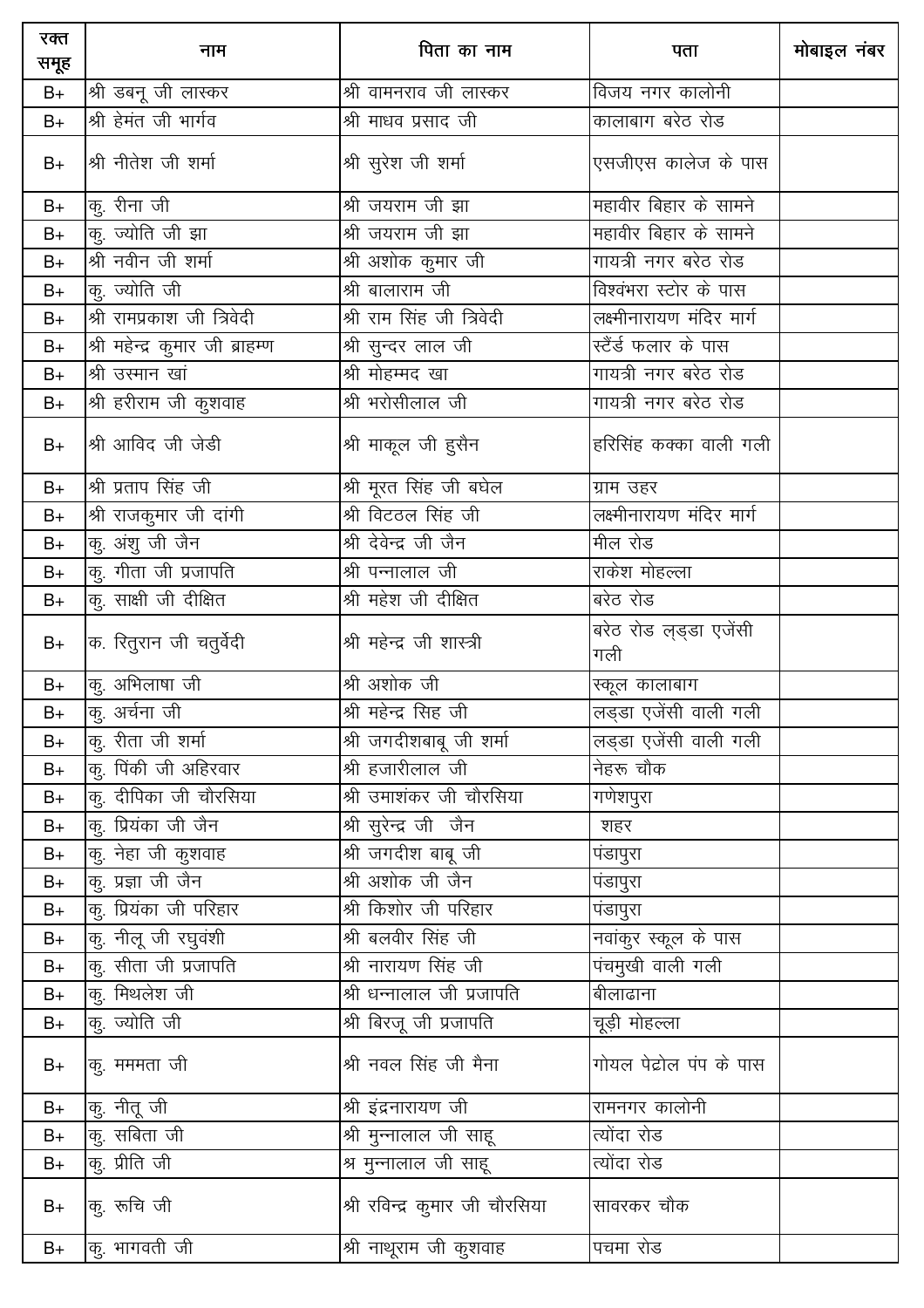| रक्त<br>समूह | नाम                               | पिता का नाम                | पता                           | मोबाइल नंबर |
|--------------|-----------------------------------|----------------------------|-------------------------------|-------------|
| $B+$         | $\sigma$ मंजू जी                  | श्री रामसेवकर जी           | स्टेशन रोड                    |             |
| $B+$         | कु. सुमन जी                       | श्री रामगोपाल जी           | फ्रीगंज                       |             |
| $B+$         | कु. रेखा जी                       | श्री मोहनलाल जी            | सावरकर चौक                    |             |
| $B+$         | कु. दीपा जी                       | श्री चुन्नीलाल जी चौरसिया  | बीजासेन माता मंदिर के<br>पास  |             |
| $B+$         | कु. गायत्री जी                    | श्री ब्रजेन्द्र जी माथुर   | बरेठ रोड                      |             |
| $B+$         | कु. अंजू जी                       | श्री कृष्ण जी सेन          | बरेठ रोड                      |             |
| $B+$         | कु. भारती जी                      | श्री राजमल जी              | बरेठ रोड                      |             |
| $B+$         | कु. प्रीति जी                     | श्री दामोदर जी             | मेला ग्राउंड नामदेव<br>कालोनी |             |
| $B+$         | कु. भागवती जी                     | श्री धन्नालाल जी चकवर्ती   | बीलाढाना                      |             |
| $B+$         | $\overline{\mathrm{q}}$ ़ सीमा जी | श्री निहाल सिंह जी साहू    | बीलाढाना                      |             |
| $B+$         | कु. कल्पना जी                     | श्री मिश्रीलाल जी          | बूढ़ापुरा                     |             |
| $B+$         | कु. चंद्रकांता जी कुशवाह          | श्री गोविंद सिंह जी        | नामदेव कालोनी                 |             |
| $B+$         | कु. भारत जी मोतवानी               | श्री विष्णु दास जी मोतवानी | त्योंदा रोड                   |             |
| $B+$         | कु. मोनिका जी तनवानी              | श्री अर्जुनदास जी तनवानी   | त्योंदा रोड                   |             |
| $B+$         | कु. स्वाति जी तनवानी              | सिंधी कालोनी               | त्योंदा रोड                   |             |
| $B+$         | कु. अपेक्षा जी जैन                | श्री ओमस्परूप जी जैन       | नेहरू चौक                     |             |
| $B+$         | कु. प्रतिज्ञा जी                  | श्री भारत प्रसाद जी शर्मा  | दुर्गानगर बरेठ रोड            |             |
| $B+$         | कु. सारिका जी विश्वकर्मा          | श्री सौदान सिंह जी         | बूढ़ापुरा                     |             |
| $B+$         | कु. प्रीति जी दांगी               | श्री महेन्द्र सिह जी       | ग्राम सकरोली                  |             |
| $B+$         | कु. आरती जी सिसोदिया              | श्री रंधीर सिंह जी         | ग्राम सकरोली                  |             |
| $B+$         | कू. प्रीति जी गौतम                | श्री कमलेश जी गौतम         | त्योंदा रोड                   |             |
| $B+$         | कु. रिचा जी वैशाखिया              | श्री हरीश जी वैशाखिया      | नगर पालिका के पास             |             |
| $B+$         | कु. संध्या जी दांगी               | श्री श्रीराम जी दांगी      | बरेठ रोड                      |             |
| $B+$         | कु. रजनीश जी दांगी                | श्री श्रीराम जी दांगी      | नगर पालिका के सामने           |             |
| $B+$         | श्री सोनू जी ठाकुर                | श्री मोतीसिंह जी           | जवाहर रोड                     |             |
| $B+$         | कु. कलाबाई जी                     | श्री समनसिंह जी            | जवाहर रोड                     |             |
| $B+$         | कु. अर्चना जी शर्मा               | श्री सरेश जी शर्मा         | पचमा                          |             |
| $B+$         | कु. उर्मिला जी झा                 | श्री रामगापाल जी           | बरेठ रोड                      |             |
| $B+$         | कु. राधा जी पवार                  | श्री मुन्नालाल जी          | त्योंदा रोड                   |             |
| $B+$         | कु. प्रीति जी दांगी               | श्री ए.वी. सिंह जी दांगी   | गायत्री नगर बरेठ रोड          |             |
| $B+$         | कु. संगीता जी रघुवंशी             | श्री मोवत सिंह जी          | बरेठ रोड                      |             |
| $B+$         | कु. दीप्ति जी सोनी                | श्री गनेशराम जी            | बरेठ रोड                      |             |
| $B+$         | कु. प्रतीक्षा जी दुबे             | श्री रामगोपाल जी दुबे      | बरेठ रोड                      |             |
| $B+$         | कु. मेद्या जी दुबे                | श्री ओमप्रकाश जी           | नेहरू चौक                     |             |
| $B+$         | कु. प्रियंका जी नामदेव            | श्री मदन किशोर जी          | गांधी चौक                     |             |
| $B+$         | कु. अर्चना जी शिल्पकार            | श्री खिलान सिंह जी         | एसजीएस कालेज के पास           |             |
| $B+$         | कू. नाजवानो जी                    | श्री अख्तर जी कुरैशी       | त्योंदा रोड                   |             |
| $B+$         | कु. सरहन जी जेदी                  | श्री अली अवतास जी जेदी     | त्योंदा रोड                   |             |
| $B+$         | कु. प्रीति जी सेन                 | श्री शम्भूदयाल जी          | बैदनखेड़ी                     |             |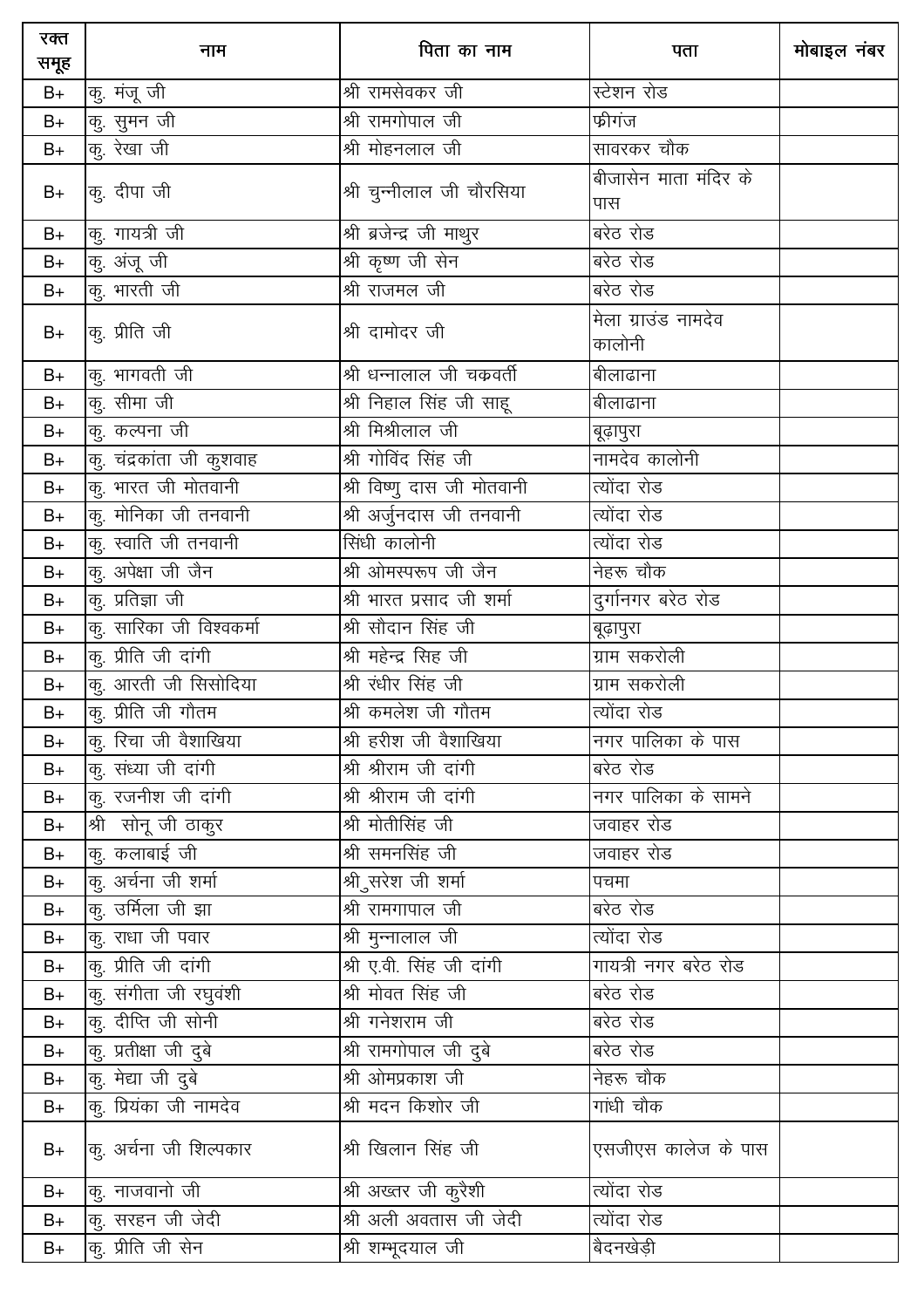| रक्त<br>समूह | नाम                           | पिता का नाम                     | पता                                  | मोबाइल नंबर |
|--------------|-------------------------------|---------------------------------|--------------------------------------|-------------|
| $B+$         | श्री रोहित जी                 | श्री बालाराम जी शर्मा           | कालाबाग                              |             |
| $B+$         | श्री विनोद कुमार जी           | श्री गोविंद सिंह जी अहिरवार     | धर्मकांटा के पास                     |             |
| $B+$         | श्री कमलेश जी                 | श्री लालराम जी रैकवार           | ईदगाह रोड                            |             |
| $B+$         | श्री राजेन्द्र सिंह जी        | श्री मोहरसिंह जी ठाकुर          | राजेन्द्र नगर                        |             |
| $B+$         | श्री रामकृष्ण जी              | श्री लालाराम जी अहिरवार         | ग्राम जोहद                           |             |
| $B+$         | श्री राजेन्द्र सिंह जी        | श्री रामसिंह जी बघेल            | ईदगाह रोड                            |             |
| $B+$         | श्री प्रकाश जी                | श्री रघुवीर सिंह जी बघेल        | राजेन्द्र नगर                        |             |
| $B+$         | श्री रूपसिंह जी               | श्री अमर सिंह जी कुशवाह         | बैदनखेड़ी                            |             |
| $B+$         | श्री मंजूर मोहम्मद जी         | श्री बली मोहम्मद                | रामनगर कालोनी                        |             |
| $B+$         | श्री राजेश जी तिवारी          | श्री वी.पी. जी तिवारी           | विश्वंभरा स्टोर्स,<br>गंजबासौदा      |             |
| $B+$         | श्री अशोक कुमार जी जैन        | श्री गनेशीलाल जी जैन            | कालाबाग                              |             |
| $B+$         | कु. पूजा जी जैन               | श्री अशोक जी जैन                | बरेठ रोड, गंजबासौदा                  |             |
| $B+$         | श्री कृष्ण जी तिवारी          | श्री हरगोविंद जी तिवारी         | गायत्री मंदिर के सामने<br>बासौदा     |             |
| $B+$         | श्री अनुज जी सचान             | श्री बाबूराम जी सचान            | कृपाराम वाली गली<br>बासौदा           |             |
| $B+$         | श्री रणजीत जी राजपूत          | श्री कोमल सिंह जी राजपूत        | साई पैथालॉजी, बासौदा                 |             |
| $B+$         | श्री राजेश जी माथुर           | श्री माताप्रसाद जी माथुर        | चाचा वाली गली बासौदा                 |             |
| $B+$         | श्री मुकेश जी तिवारी          | श्री बालमुकुंद प्रसाद जी तिवारी | विश्वंभरा स्टोर्स,<br>गंजबासौदा      |             |
| $B+$         | $ \mathcal{A} $ बृजेश सिंह जी | श्री फूल सिंह जी                | साकेत नगर कालाबाग                    |             |
| $B+$         | श्री जे.पी. जी साहू           | श्री के.एन. जी साहू             | रेस्ट हाउस परिसर बासौदा              |             |
| $B+$         | श्री रीतेश प्रताप सिंह जी     | श्री                            | मोना हास्पिटल के पास                 |             |
| $B+$         | डॉ. श्री सी.एस. जी चौधरी      | डॉ. श्री आर.एस. जी चौधरी        | बरेठ रोड, गंजबासौदा                  |             |
| $B+$         | श्री अनुजीत जी चौधरी          | श्री सी.एस. जी चौधरी            |                                      |             |
| $B+$         | श्री संतोष जी मिश्रा          | श्री एस.एन.जी मिश्रा            | साकेत नगर कालाबाग                    |             |
| $B+$         | श्री हरिसिंह जी रघुवंशी       | श्री                            | धर्मकांटे के पीछे विजय<br>नगर        |             |
| $B+$         | श्री परवेज जी फजलानी          | श्री हासिम जी भाई फजलानी        | साकेत नगर कालाबाग                    |             |
| $B+$         | श्री चंद्रभान सिंह जी गौतम    | श्री धीरज सिंह जी गौतम          | कामधेनू नगर बासौदा                   |             |
| $B+$         | डॉ. श्री चंद्रशेखर जी शर्मा   | श्री रामप्रसाद जी शर्मा         | सलोनी दवाखाना ल. ना.<br>मंदिर के पास |             |
| $B+$         | श्री उमेश जी वैशाखिया         | श्री बाबूलाल जी वैशाखिया        | मुकेश रेडीमेड स्टेशन रोड             |             |
| $B+$         | श्री योगेश जी निगम            | श्री रमेश मोहन जी निगम          | गांधी चौक गंजबासौदा                  |             |
| $B+$         | श्री अजय प्रताप सिंह जी       | श्री बहादुर सिह जी सोलंकी       | बैहलोट रोड गंजबासौदा                 |             |